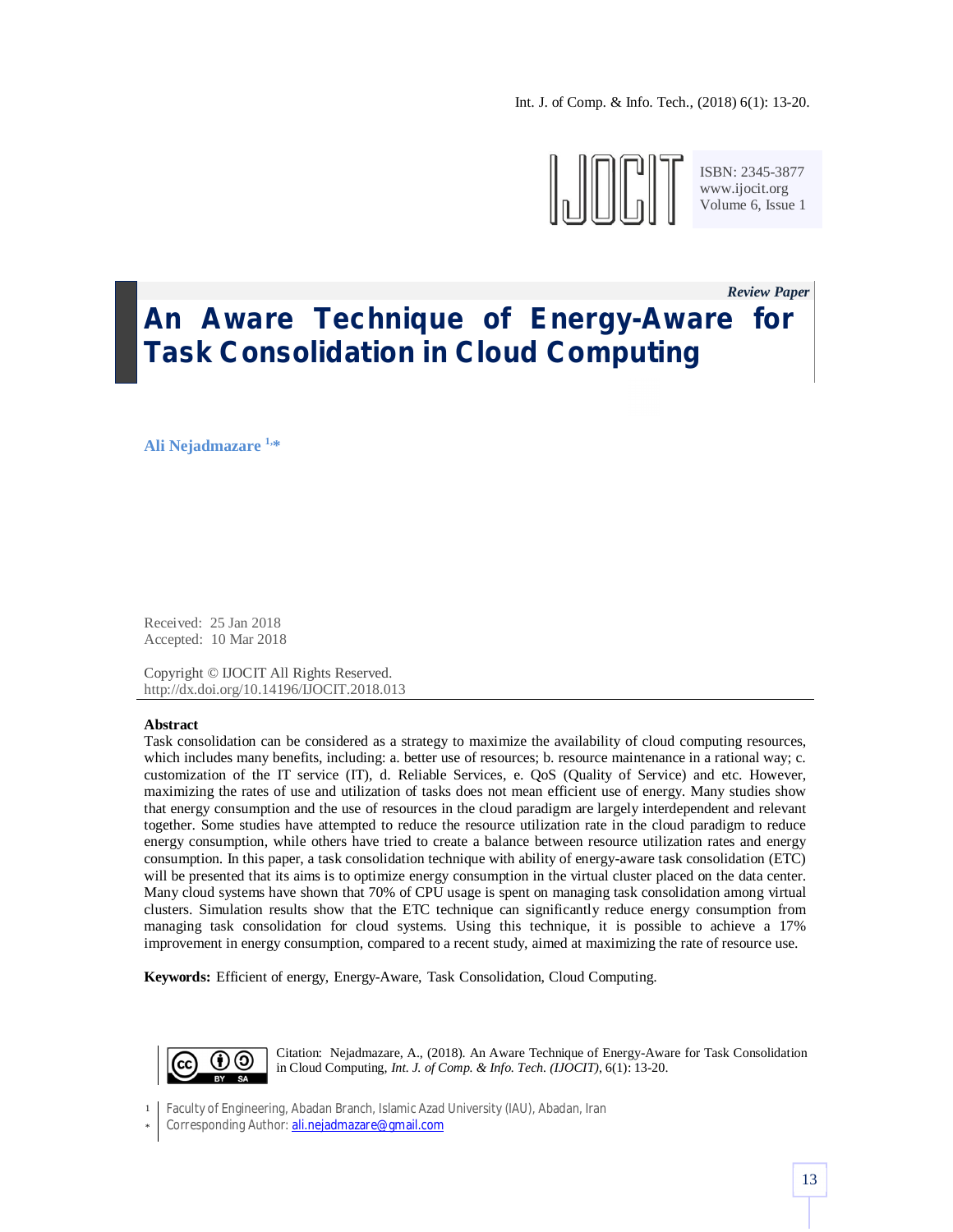#### **1. Introduction**

Cloud computing has been widespread with the advent of complete technologies such as network devices, software applications, and hardware capabilities that can be used for such complex and mass systems. In the cloud paradigm, resources can be distributed in different parts that their scale can range from multiple servers to a data center. Cloud computing requires efficient methods for managing existing machines in order to integrate and use optimally from various sources with different scales [1]. In this way, recent research has focused on how to efficiently use resources and reduce energy consumption.

In this paper, a new technique based on virtual clusters that are used to optimize energy consumption is presented for task consolidation. Both the cost of using the processor and the network transmission are considered in the cloud paradigm for task migration. Considering machines with an idle state or even with a very low workload, energy consumption in this paradigm is still considerable. In contrast, machines that are in high overhead or in high utilization rates may lead to inefficiencies in energy use. According to these observations, the main idea behind the proposed technique is to define an ideal application level (also known as threshold) on virtual machines. When the CPU usage rate in virtual machines is lower than the predefined threshold, the workload within a cluster should be balanced. If the processor usage rate in virtual machines is more than the threshold, then the task should be performed on more suitable resources. In order to distribute tasks to other machines or clusters, the additional energy consumption for task consolidation must be taken into account. If several sources are located inside a data center and are ready to receive tasks, the source that has the least cost (including transfer and task execution) is selected to perform the task consolidation process. In order to evaluate the effectiveness of the proposed method, in the experiments we performed, we analyzed the effect of different workloads and cluster size on the performance of the task consolidation. Experimental results show that our strategy can improve energy consumption. We present the rest of this article to the following format:

In the second section, we will have a brief look at the history and the relevant activities. In the third section, we will take a preliminary look at the cloud computing model and research architecture.

We will propose a method of task consolidation for energy optimization in the fourth section. The results of simulation and performance analysis will be presented in the fifth section. Finally, in Section VI of this paper, general conclusions will be presented.

## **2. History**

Developers of the energy-conscious task consolidation, for each component in the merged systems need information about the energy consumption of each component in the merged systems, so that they can create better strategies for assigning tasks in the cloud computing paradigm; therefore, we introduce energy consumption in network and machine's components and task consolidation methods in this section.

Most of the energy used in IT equipment, including the Internet in the United States, is lost at idle time of this equipment. Gunaratne et al. [2] have proposed an energy management method to reduce their useless use. Chanclou et al. [3] also compared and evaluated optical point-to-point and point-tomultipoint access strategies. They presented their own evolutionary view of broadband optical access networks, and point to some aspects of it to simulate the development process of the network in a network environment in future. A network-based model [4] is presented to estimate energy consumption in core networks, metro networks and access networks that constitute the three main sections of the standard Internet-based service. Baliga et al. [5] also presented an energy consumption model for the network to analyze the use of wireless access networks and optical networks such as passive optical network (PON), fiber to the node network (FTTN), point-to-point optical systems (PtP) and the World Wide Web for WiMAX. The results show that PON and PtP networks can be considered as the best networks in terms of energy consumption. Tucker et al. [6] proposed a model for estimating energy consumption in IP networks. Fiber to the node hybrid network is not recommended for high energy consumption. Lang and Gladysch compared the energy consumption of the FTTH network based on passive optical networks (PONs), active optical network (AON) and point-to-point (PtP) networks.

The results show that PON based FTTH networks have better efficiency in energy consumption. Vasić and Kostić [7] tried to reduce energy consumption by increasing the percentage of putting internet links in sleep. In the same vein, they presented a method known as "Energy-Aware Traffic engineering" (EATe) to improve researches that does not take into account energy measurements. The EATe method successfully places links in sleep mode and manages traffic load changes while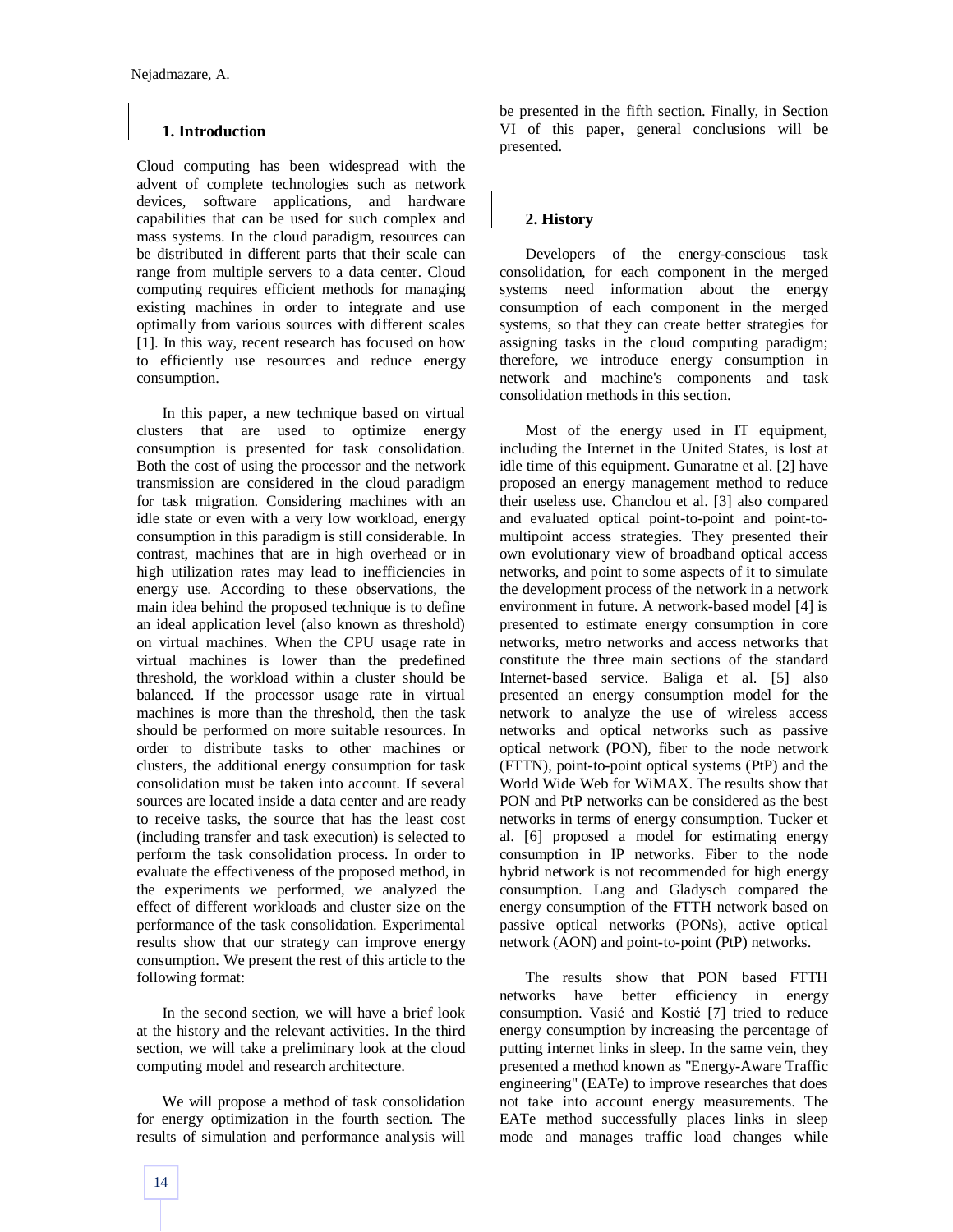maintaining traffic congestion. Alizai et al. [8] presented a list of hardware and software components that affect energy consumption. In this list, the processor is one of the most important components of energy consumption. Lien et al. [9] have been collecting the data on power consumption and processor usage rates, and obtained a relationship in a model. They devised a virtual instrumentation software module to measure energy consumption in the Stroming media servers immediately. Users can use this design without requiring any additional hardware to estimate the correct energy consumption. A scalable multi-server architecture (SMS) [10] is provided to manage the resource in a server center in order to achieve better performance and more efficient energy consumption on the server.

Linear and exponential power models are also available to estimate energy consumption in different network conditions. SMS architecture has led to an improvement of 16.9% of energy consumption in test results. It is difficult to reach maximum power for large scale computing systems because the energy consumption varies depending on the computing activity. Fan et al. [11] studied the energy consumption of thousands of servers (at the cluster level) and even saw significant gaps in power and energy in optimized applications for these servers. They pointed out that maximum efficiency and the range of activity should be considered for energy efficiency. Rivoire et al. [12] compared five highpower models in systems on a laptop and a server, and the results show that the models based on processor performance and operating system are the correct models. Meisner et al. [13] proposed a twostate energy conservation method called "PowerNap" to simplify the complexity of system power. Using an energy-supplying method called "Redundant Array of Inexpensive Load to Share"(RAILS), they improved their energy consumption by 74 percent. Beri et al. [1] have studied energy saving research in order to manage integrated systems. They detected several effects that may occur when implementing energy-saving strategies for cloud computing environments.

Energy consumption in physical machines can be measured by modern server hardware. Although the power of virtual machines cannot be measured directly by hardware. Kansal et al. [14] have proposed a tool called "Julemeter" to solve this problem. There are several coefficients in their suggested formula that take a different amount at any time; therefore, these coefficients must be adjusted based on the threshold they define. Nathuji et al. [15] presented a method called Virtual Power for managing power to support virtual machines (VMs) and virtualized resources. Their experimental

evaluations showed an improvement of 34% in energy consumption. Torres et al. [16] proposed a consolidation strategy for a data center that merged memory compression techniques and different requests. Using a workload scenario as a sample and a real workload, they evaluated their proposed strategy. Srikantaiah et al. [17] studied crosscorrelation between reducing efficiency, energy consumption, processor usage and disk usage ratios. They converted the consolidation problem into a bin packaging problem and achieved a suitable server with better performance and lower energy consumption per request. This problem is about locating virtual machines. That is, how can we allocate virtual machines to hosts so that its cost is minimized? Song et al. [18] presented an applied analytical model for Internet-oriented servers to determine the high boundary of physical server consolidation for service quality and estimate its power and application. Their experiments showed an improvement in the energy consumption rate and CPU usage (without any loss of efficiency). Lee and Zomaya [19] presented two task consolidation hierarchies cautious to energy consumption, under the MaxUtil and ECTC titles to reduce energy consumption without losing efficiency in cloud environments that have homogeneous resources in terms of capacity and computational capability.

# **3. Introductions**

In order to facilitate the presentation of the proposed technique, we first define the research models and express them in a transparent way, and then provide the symbols and technical terms used in the model. In continue, we present an abstract cloud computing model in Figure 1. A cloud system consists of several clusters that each of them uses a limited number of virtual machines. Without losing the generality of the subject, the virtual machine can be considered as a primary unit for the execution of tasks. The percentage of processor usage is used to judge whether the virtual machine has enough resources to handle a task. It is assumed that the network bandwidth is reliable between clusters, and in various links, its speed varies from 100 Mb to 1 GB per second. Given that the resources in each cluster change dynamically, a cluster uses its own strategy for tasks consolidation to minimize energy consumption. In general, a cluster can ask for support from other clusters and consolidate tasks on appropriate resources. Each cluster has a work queue that has information on all tasks, including the task identifier  $(t_i)$ , the time entry for task  $t_i$  to the system  $(T_{ai})$ , the task processing time  $(t_i)$   $(T(p,i))$ , the size of the task data *t<sup>j</sup>* (*DSj*). System status information, such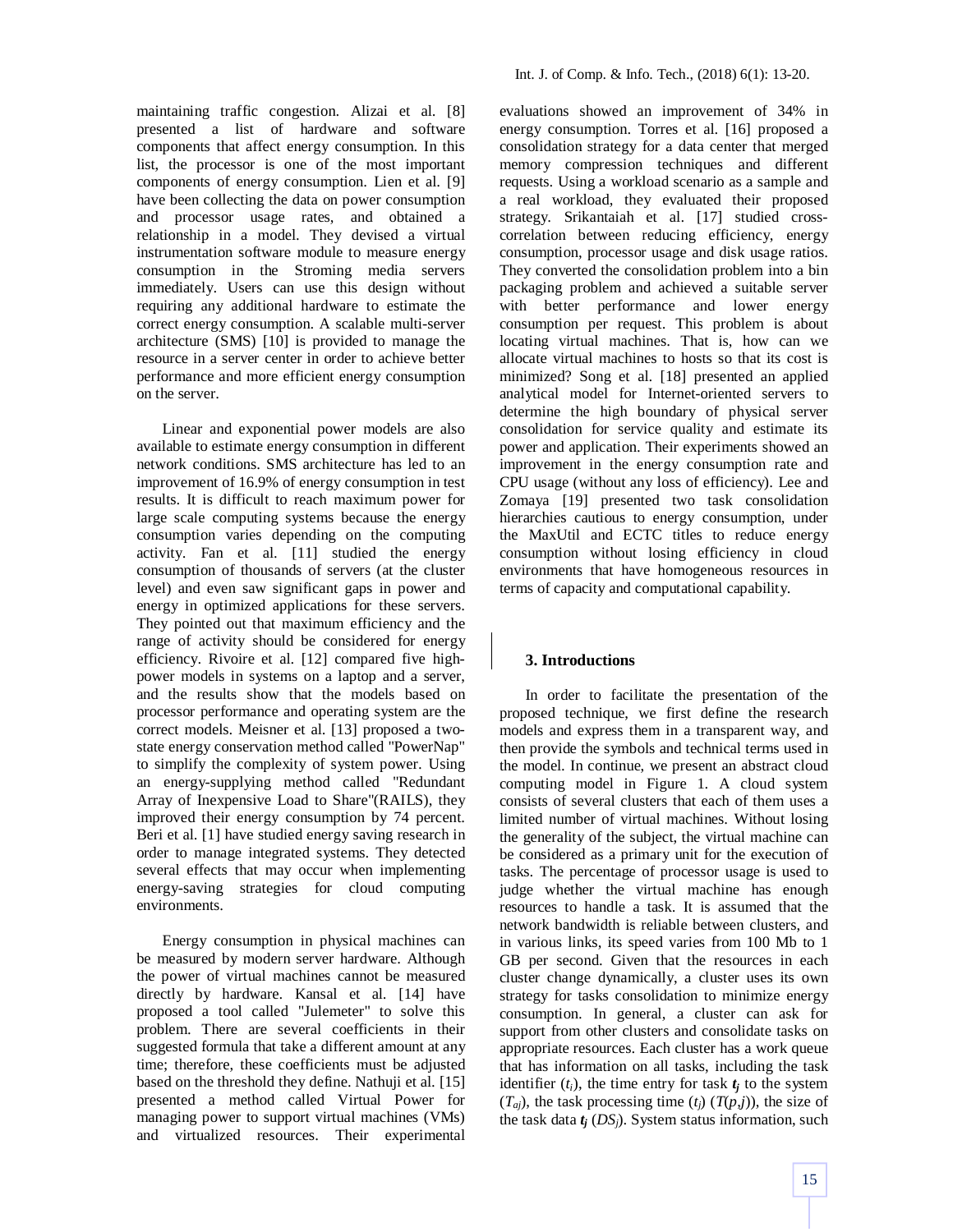Nejadmazare, A.

as the CPU usage rate on virtual machines, can be obtained through cloud monitoring systems.

An optimal energy consumption model is presented in [9], which explains that the relationship between CPU usage and energy consumption is not linearly increased. According to this study, energy consumption in a virtual machine can be divided into six levels, one level related to idle status, and 5 levels related to the processor usage rate in the execution state, as shown in Figure 2.

Based on the observations given in Fig. 2, energy consumption in a virtual machine  $V_i$  and at time *T* can be defined as:

 $E_t(V_i)$  =  $\alpha$  watts/s, if idle  $\beta$ + $\alpha$  watts/s, if 0% < CPU utilization  $\leq$  50%  $2\beta + \alpha$  watts/s, if 50% < CPU utilization  $\leq 70\%$  $3\beta + \alpha$  watts/s, if 70% < CPU utilization  $\leq 80\%$  $4\beta + \alpha$  watts/s, if  $80\% < CPU$  utilization  $\leq 90\%$  $5\beta + \alpha$  watts/s, if 90% < CPU utilization  $\leq 100\%$ (1)

According to the above definition, the total energy consumption  $V_i$  in the time interval  $t_0 \sim t_m$  can be formulated as follows:

$$
E_{0,m}(V_i) = \sum_{i=0}^{m} E_i(V_i)
$$
 (2)

In a virtual cluster,  $VC_k$  consisting of n virtual machines, the *VC* energy consumption over the time interval  $t_0 \sim t_m$  can be represented as follows:

$$
E_{0,m}(VC_k) = \sum_{i=0}^{n} E_{0,m}(V_i)
$$
 (3)



**Figure 1.** A cloud system that consists of several virtual clusters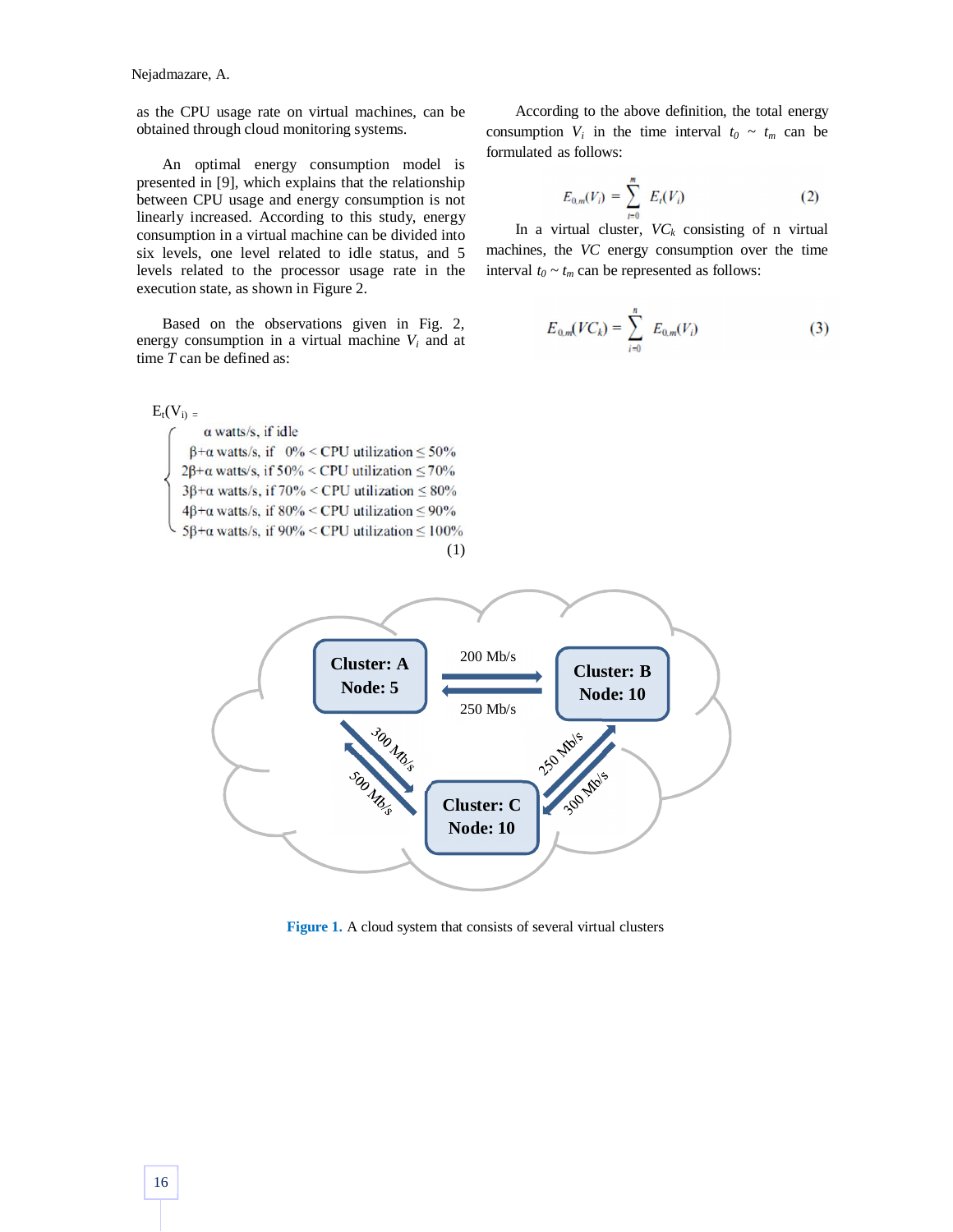

**Figure 2.** Energy consumption level proportion to CPU usage

Similar to the energy efficiency of the overall system, tasks can be consolidated on other sources that are located in different clusters. Given that task migration can be accompanied by a lot of overhead, there is a balance between energy efficiency and energy consolidation and the cost of migrating tasks to other resources. According to the study presented in [5, 4, 9], the cloud infrastructure network can be considered as a passive optical network, either a FTTN network or point-to-point optical systems. The energy used to access the network and the data conversation in the network is 2β watts per hour, and the access ratio varies between 100 Mbps and 1 GBs per second, based on equation 1.

#### **4. Suggested technique**

Figure 2 shows that the power of  $β$  watts per second is needed to run tasks, even when the CPU usage rate is between 0 and 50% (as compared to the idle status). If the CPU usage rate is between 50% and 70%, then it's clear that higher rates require more energy and this reflects an undesirable use of energy. For example, when a virtual machine has a processor with the rate of 50%, it consumes as much as  $\alpha + \beta$ watts of energy. If  $\alpha = \beta$ , this means that each  $\beta$ energy can play a role in the processor usage rate of 25% (while the CPU usage rate is below 50%). When a virtual machine has a processor at a rate of

70%, it consumes 3β watts per second of energy, indicating that every β watts of energy have a  $23.3%$ share in processor usage. For application rates of 80%, 90% and 100%, the efficiency is 20% for β w/h, 18% for β w/h and 16.6% for β w/h, respectively. In order to better use of cloud resources and reduce energy consumption effectively, 70% of the usage rate can be considered as an ideal goal in such a configuration. It should be noted that the principle of 70% can be considered as a customizable method depending on different cloud systems. In order to simplify the presentation, we describe our proposed algorithm based on the principle of 70%.

The main idea behind our proposed ETC consolidation method was to consolidate the tasks and, at the same time, set the processor's CPU usage rate below 70% (if possible) for each *V<sup>i</sup>* .

In a cloud system that consists of multiple virtual clusters (*VC*s) (in this example, three virtual clusters under the titles A, B, C, displayed as  $VC<sub>A</sub>$ ,  $VC_{\rm B}$ ,  $VC_{\rm C}$ ), the task consolidate strategy inside a virtual machine can be described as follows.

- Scheduler for  $VC_A$  tries to distribute the task tj onto its virtual machine, however, if each of them is compatible with the principle of 70%. If more than one virtual machine can be approached, the best match strategy is used.
- If there is no  $V_I$  that is compatible with the 70% principle, *VC*<sup>A</sup> sends the source support request for *VC*s (for example,  $VC_B$  or  $VC_C$ ).
- If both  $VC<sub>B</sub>$  and  $VC<sub>C</sub>$  can provide virtual machines that are compatible with the principle of 70%, then a virtual cluster that uses less energy to transfer and execute the task is selected.
- If no source (virtual machine) is compatible with other *VC*s with the principle of 70%, *t<sup>j</sup>* is assigned to  $V_i$ , which has less energy consumption in *VC*A.

Let's illustrate the above idea with several examples. In Figure 3, the primary information was displayed for a set of tasks. In order to simplify, it assumes that there are three virtual machines in *VC*A. The first scenario outlines a task that is assigned locally in  $VC_A$  to virtual machines and is compatible with the principle of 70%. As shown in Figure 4, after assigning five tasks to all virtual machines,  $t_5$ can be assigned to both  $V_0$  and  $V_1$ . By employing the best matching strategy, task  $t_5$  is assigned to  $V_1$ , since the total processor usage rate is close to 70%.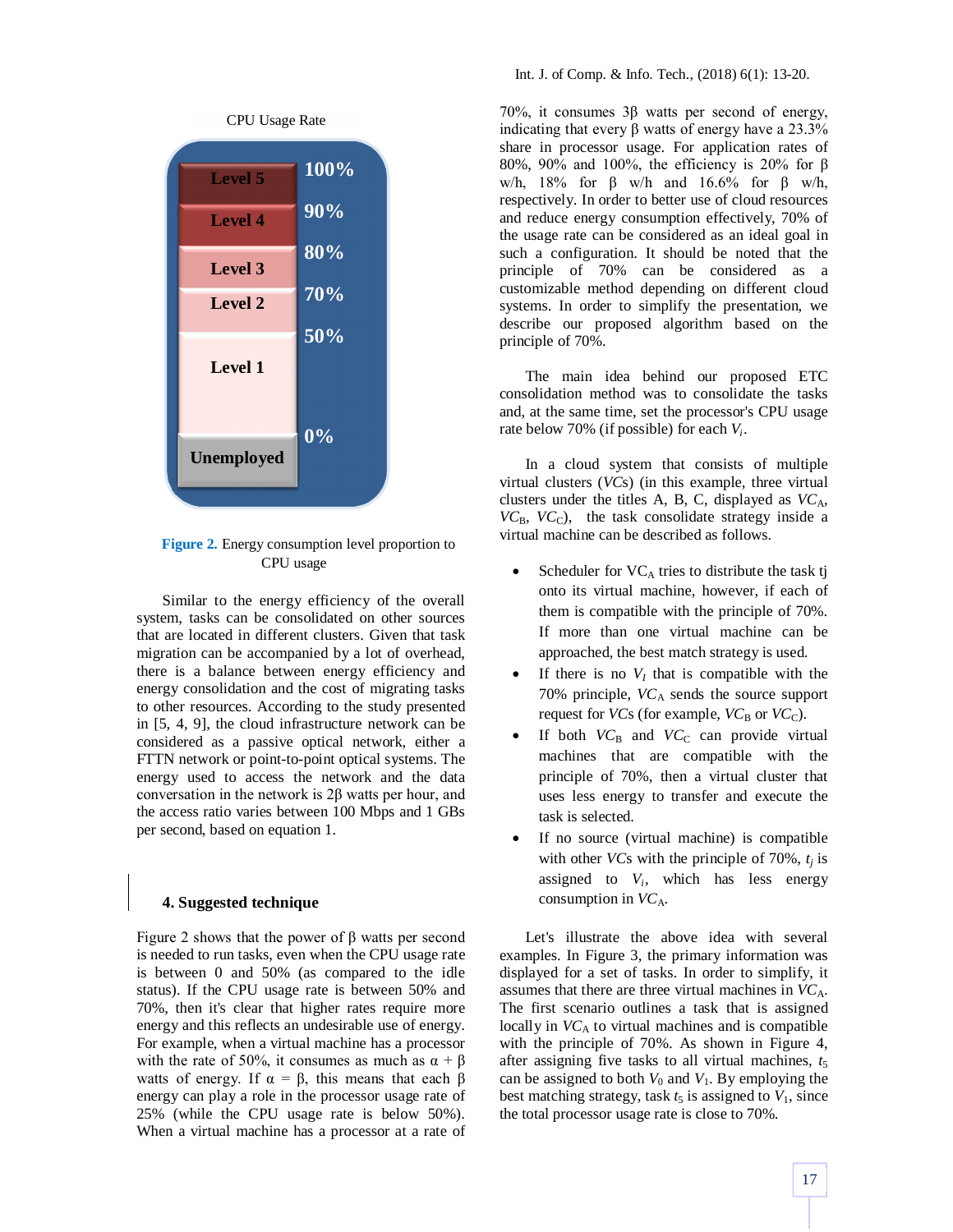| Data<br>size | <b>Processor</b><br>usage | <b>Processing</b><br>time $(T_{p,j})$ | Entry<br>Time $T_{a,i}$ | <b>Task</b><br>t <sub>i</sub> |
|--------------|---------------------------|---------------------------------------|-------------------------|-------------------------------|
| 150<br>Mbit  | 30%                       | 50 Secs                               | 0 Secs                  | $t_{0}$                       |
| 75<br>Mbit   | 30%                       | 20 Secs                               | 10 Secs                 | $t_{1}$                       |
| 20<br>Mbit   | 40%                       | 35 Secs                               | 12 Secs                 | $t_{2}$                       |
| 150<br>Mbit  | 30%                       | 15 Secs                               | 15 Secs                 | $t_{3}$                       |
| 250<br>Mbit  | 60%                       | 30 Secs                               | 20 Secs                 | $t_{4}$                       |
| 110<br>Mbit  | 30%                       | 25 Secs                               | 30 Secs                 | $\mathfrak{t}_{\mathfrak{s}}$ |

| <b>Figure 3.</b> A list of tasks |  |  |  |  |
|----------------------------------|--|--|--|--|
|----------------------------------|--|--|--|--|

In order to distribute and execute task  $t_6$ , since  $t_6$ requires 50% CPU usage, assigning it to each virtual machine in  $VC_A$  results the principle of 70%. Approving the principle of 70%, the A cluster requests for resource support from other clusters (for example,  $VC_B$  or  $VC_C$ ). As shown in Figure 5, both VCB and VCC have sources that are compatible with the principle of 70%, and so VCA should decide on a destination cluster that reflects better energy consumption. In order to estimate energy consumption to task consolidation on other sources located in other clusters, CPU computing and network transmission must be considered. In a task *t<sup>j</sup>* emigrated from VCP and consolidated on the *V<sup>i</sup>* virtual machine located on VCQ, the expected energy consumption can be summarized as follows:

$$
Cost_{i,j} = \sum_{i=T_{s,j}}^{T_{s,j}+T_{p,j}} E_i(V_i) + \frac{DS_j}{BW_{PQ}} \times 2\beta watt / s
$$
 (4)

In which, *BWPQ* and *DS<sup>j</sup>* can be used to determine the bandwidth of  $VC<sub>P</sub>$  to  $VC<sub>Q</sub>$  and the size of the task data set  $t_i$  (respectively).

Regarding Equation 4, migration of  $T_6$  on  $VC_B$ and *VC*<sub>C</sub> consumes  $(3\beta + \alpha) * 10 + \frac{201}{250}$  $rac{201}{250} *$  $(2\beta + \alpha) * 10 + \frac{210}{500}$  $\frac{210}{500}$  \* 2 $\beta$  watts of energy. It's easy to see that the  $VC<sub>C</sub>$  consume energy more efficiently. Therefore, the task t6 can be consolidated on the virtual machine contained in the VCC. The processor usage rate from virtual machines in  $VC_B$  and  $VC_C$  is more than or equal to 70%. Therefore,  $VC_A$  will not seek external resources, which can be resulted from overhead increasing. As a result, it tries to assign  $t<sub>6</sub>$ to local resources, even though the VM cannot match the principle of 70%.

#### **5. Efficiency evaluation and analysis**

In order to evaluate the efficiency of the proposed technique, we implemented the ETC method with the MaxUtil method [19]. The MaxUtil method tries to consolidate tasks on the same number of virtual machines. A virtual cluster uses 5, 10 and 15 virtual machines to display low resources (LR), medium resources (MR) and high resources (HR).

A number of tasks are used to represent different workloads, in which 1000, 2000, and 3000 tasks respectively represent low load (LL), medium load (ML) and high load (HL) respectively. The time of entry of tasks is limited from 0 to 9 seconds.

Therefore, different loads have different task densities. The average processing time, CPU usage, and the size of the task data are 50 seconds, 50%, and 100 MB, respectively. In general, 27 cases are presented in Table 1 in order to evaluate the ETC's efficiency. Each test case is represented as  $(\delta_1, \#, \delta_2)$ to represent different combinations of work load and sources of virtual clusters in which, δ1 can be called workload  $VC_A$ , # is size of  $VC_A$  (or the number of machines) and δ2 represents the work load  $VC<sub>B</sub>$  and  $VC<sub>C</sub>$ . For example,  $(L, 5, L)$  represents a low load in  $VC_A$ , in which 5 nodes are in  $VC_A$ , and  $VC_B$  and  $VC_C$ have low load.

| HL         | ML         | LL         |        |    |     |
|------------|------------|------------|--------|----|-----|
| МR         |            |            |        |    |     |
| (L, 5, H)  | (L, 5, M)  | (L, 5, L)  | LR(5)  |    |     |
| (L, 10, H) | (L, 10, M) | (L, 10, L) | MR(10) | LL |     |
| (L, 15, H) | (L, 15, M) | (L, 15, L) | HR(15) |    |     |
| (M, 5, H)  | (M, 5, M)  | (M, 5, L)  | LR(5)  |    |     |
| (M, 10, H) | (M. 10,M)  | (M, 10, L) | MR(10) |    | EHL |
| (M, 10, H) | (M, 15, M) | (M, 15, L) | HR(10) | ML |     |
| (H, 5, H)  | (.5,M)     | (H, 5, L)  | LR(5)  |    |     |
| (H, 10, H) | (H, 10, M) | (H, 10, L) | MR(10) | HL |     |
| (H, 15, M) | (H, 15, M) | (H, 15, L) | HR(15) |    |     |

**Table 1.** cases with different load and resources

As stated in the last section, the virtual machine consumes *a* watts of energy per seconds and in idle state, and consumes energy between β and 5β watts per second at different levels of processor usage. According to the evaluation [9],  $\alpha$  is equal to 7 $\beta$ . Figure 7 shows the results at a time when the workload of neighboring resources (*VC*<sub>B</sub>, *VC*<sub>C</sub>) is low. Figure 7 shows the results, when the workload of neighboring resources  $(VC_B, VC_C)$  is low. These conditions have led *VC*<sup>A</sup> to migrate tasks to neighboring clusters to better energy consumption. For example, in the case of (L, 5, L),  $VC_A$  has limited resources (e.g., 5), which has led  $VC_A$  to send its request for resource support to  $VC<sub>B</sub>$  and  $VC<sub>C</sub>$  to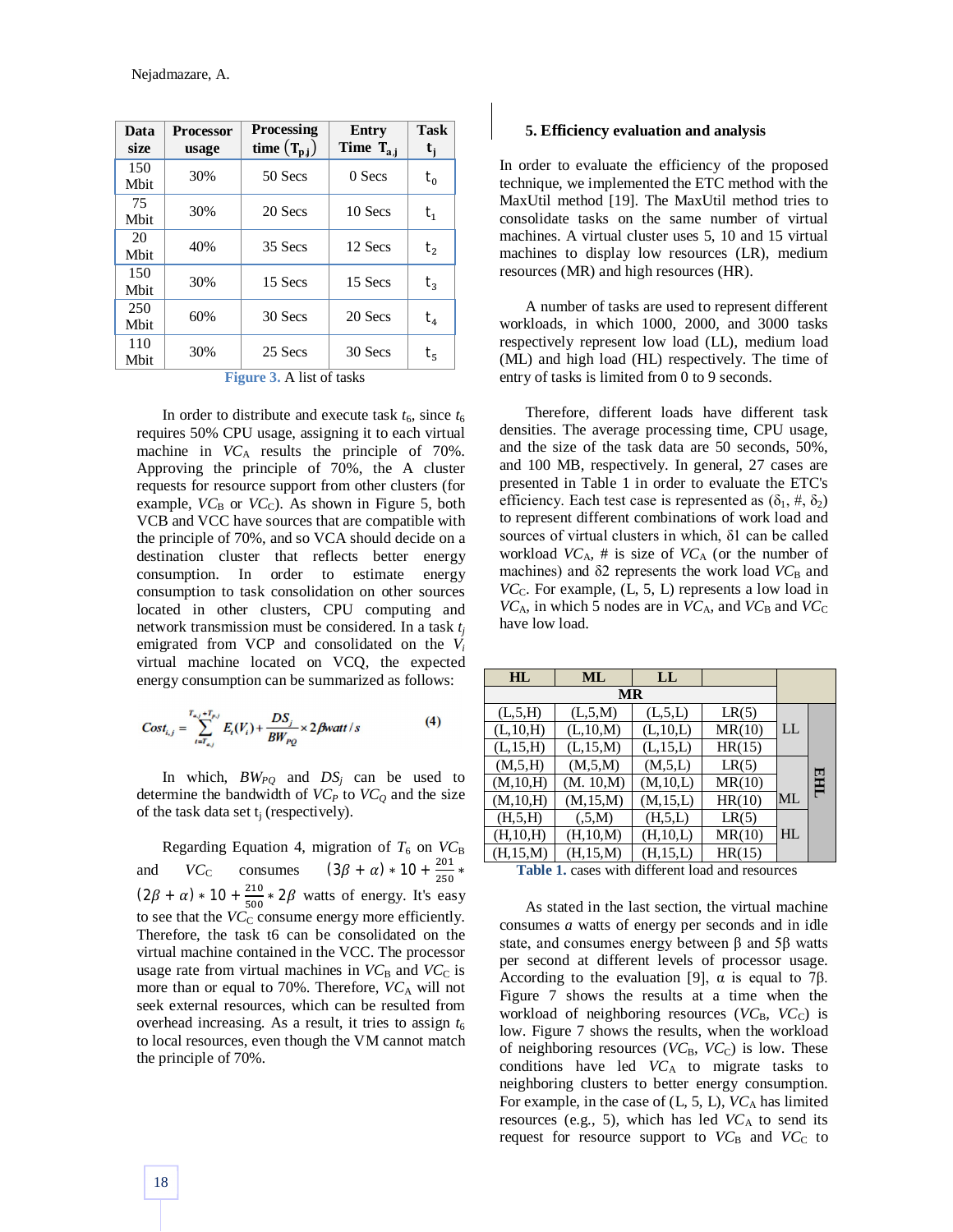reduce energy consumption by using ETC. For cases  $(L, 10, L)$  and  $(L, 15, L)$ ,  $VC<sub>A</sub>$  has an about large resource;  $VC_A$  does not need to request neighboring resources, and therefore, ETC and MaxUtil have the same efficiency.

| HL         | ML         | LL         |        |     |                             |
|------------|------------|------------|--------|-----|-----------------------------|
| MR         |            |            |        |     |                             |
| (L, 10, H) | (E,5,M)    | (E, 5, L)  | LR(5)  |     |                             |
| (E, 10, H) | (E, 10, M) | (E, 10, L) | MR(10) | EНЦ | $\mathcal{L}_{\mathcal{A}}$ |
| (E, 15, H) | (E, 15, M) | (E.15,L)   | HR(15) |     |                             |

**Table 2.** Cases of VCA with high workload

For many other cases, ETC has a better sufficiency, because the workload of  $VC_A$  is relatively higher than the neighboring clusters (*VC*<sup>A</sup> with medium and high load,  $VC_B$  and  $VC_C$  with low load), and may overload a heavy task consolidation on the neighboring clusters), and this shows the benefits of the ETC strategy.

#### **6. Conclusion**

Maximizing profits can be considered as one of the high priorities in cloud computing systems, which in this way, minimizing energy consumption play a critical role. Many studies have shown that energy consumption and resource utilization in the cloud paradigm are very important, and task consolidation can be considered as an effective technique to increase resource utilization rates and, at the same time, reduce energy consumption. In this paper, a resource consolidation technique (ETC) aware of resource was proposed to minimize energy consumption. Considering architecture, many of cloud systems are compatible with the principle of 70% and hence this principle is used to manage task consolidation between virtual clusters. The idle state in virtual machines and network transmission is also assumed to consume sevenfold and double times of the original energy, respectively.

These values can be modified in the ETC method so that they can be used for different cloud systems. The simulated results show that ETC can significantly reduce energy consumption for task consolidation management in cloud systems. It can be achieved by up to 17% improvement compared to the activity performed in [11] and its goal is to maximize the rate usage of resource.

Enterprise capital (EC) is independent components of the organization that creates benefits to the business of the organization [8]. These advantages appear in different roles that have certain and effective effects on the business factors of the organization. Today, Enterprise capital has many types: intellectual capital, social capital, capital [4,1 3]. Most organizations also have a variety of resources and capitals to achieve organizational goals [11]. Part of these capitals is tangible and quantitative and them role in the business of the organization is direct, clear and certain [1].

The fact that which capital portfolios (both capital and relative) is the most appropriate portfolio of organizational capital, needs to be examined in the dimensions of organizational work paths.

### **7. Conclusion**

Developing a strategy to create an enterprise portfolio helps managers to select from different types of existing enterprise capitals for different parts of them missions.

#### **References**

- [1] A. Beri, E. Gelenbe, M. Di Girolamo, G. Giuliani, H. De Meer, M. Q. Dang, K. Pentikousis, "Energy-Efficient Cloud Computing", The Computer Journal, vol. 53, no. 7, pp. 1045-1051, 2010.
- [2] C. Gunaratne, K. Christensen, B. Nordman, "Managing energy consumption costs in desktop pcs and lan switches with proxying split tcp connections and scaling of link speed", International Journal of Network Management, vol. 15, no. 5, September 2005.
- [3] P. Chanclou, S. Gosselin, J. F. Palacios, V. L. Alvarez, E. Zouganeli, "Overview of the optical broadband access evolution: a joint article by operators in the IST network of excellence e-Photon/One", IEEE Communications Magazine, vol. 44, no. 8, pp. 29-35, August 2006.
- [4] J. Baliga, K. Hinton, R. S. Tucker, "Energy Consumption of the Internet", Proceedings of Conference on Optical Internet and Australian Conference on Optical Fiber Technology, pp. 1-3, June 2007.
- [5] J. Baliga, R. Ayre, W. V. Sorin, K. Hinton, R. S. Tucker, "Energy Consumption in Access Networks", Proceedings of Optical Fiber communication/National Fiber Optic Engineers, pp. 1-3, February 2008.
- [6] R. S. Tucker, J. Baliga, R. Ayre, K. Hinton, W. V. Sorin, "Energy consumption in IP networks", Proceeding of Optical Communication, pp. 1, September 2008.
- [7] N. Vasić, D. Kostić, "Energy-aware traffic engineering", Proceedings of the 1 st International Conference on Energy-Efficient Computing and Networking , pp. 169- 178, 2010.
- [8] M. H. Alizai, G. Kunz, O. Landsiedel, K. Wehrle, "Promoting Power to a First Class Metric in Network